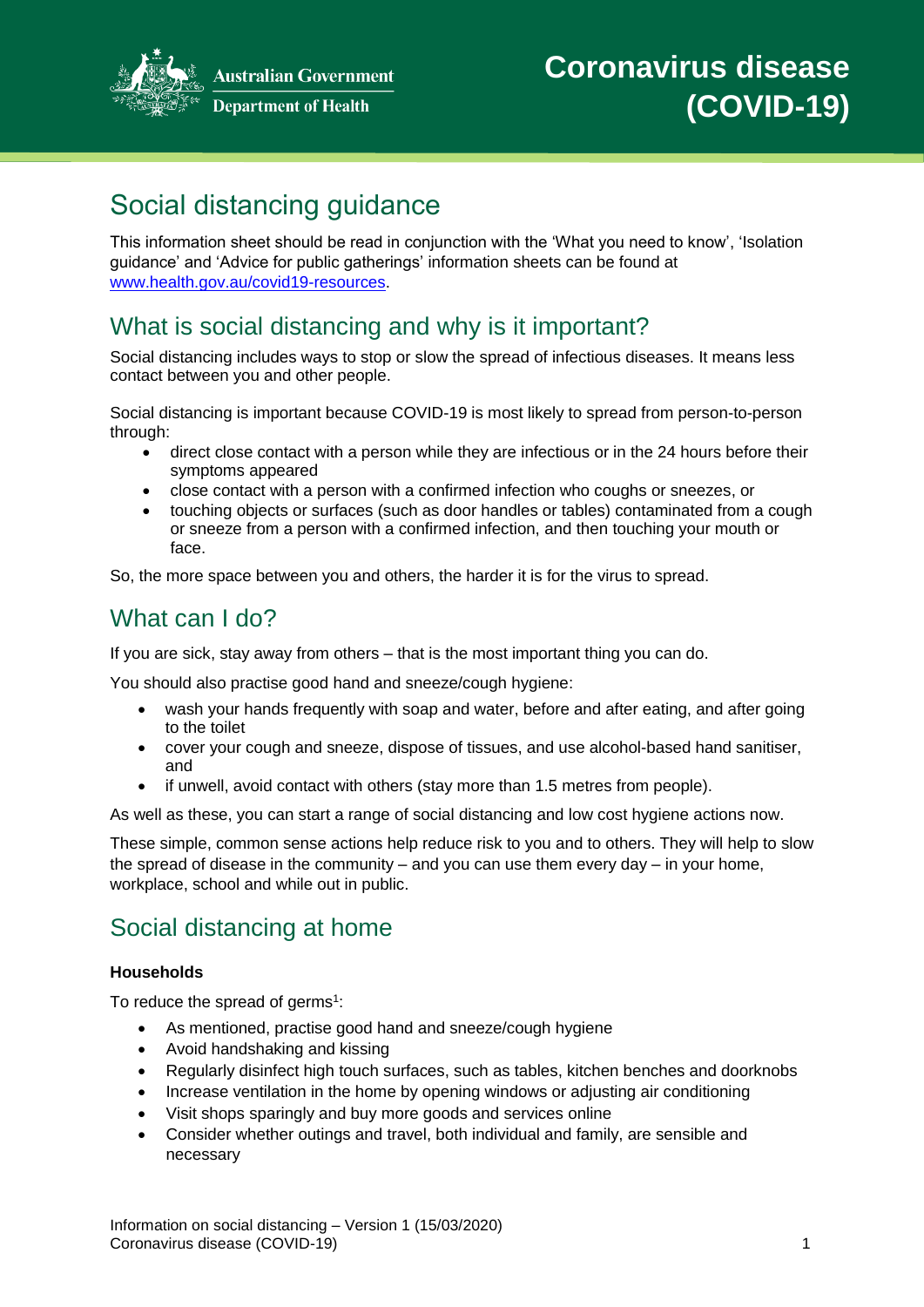#### **Households where people are ill**\* **(in addition to the measures above)**

- Care for the sick person in a single room if possible
- Keep the number of carers to a minimum
- Keep the door to the sick person's room closed and, if possible, a window open
- Both the sick person and the people caring for them should wear a surgical mask when they are in the same room
- Protect other vulnerable family members, such as people over 65 years or people with a chronic illness, including, if practicable, finding alternative accommodation

#### Social distancing in the workplace

To reduce the spread of germs in the workplace<sup>1</sup>:

- Stay at home if you are sick
- Stop handshaking as a greeting
- Hold meetings via video conferencing or phone call
- Defer large meetings
- Hold essential meetings outside in the open air if possible
- Promote good hand and sneeze/cough hygiene and provide hand sanitisers for all staff and workers
- Take lunch at your desk or outside rather than in the lunch room
- Clean and disinfect high touch surfaces regularly
- Consider opening windows and adjusting air conditioning for more ventilation
- Limit food handling and sharing of food in the workplace
- Reconsider non-essential business travel
- Promote strictest hygiene among food preparation (canteen) staff and their close contacts
- Consider if large gatherings can be rescheduled, staggered or cancelled

### Social distancing in schools

To reduce the spread of germs in schools<sup>1</sup>:

- If your child is sick, do not send them to school (or childcare)
- Sanitise hands when entering school and at regular intervals
- Defer activities that lead to mixing between classes and years
- Avoid queuing and consider cancelling school assemblies
- Promote a regular handwashing schedule
- Clean and disinfect high touch surfaces regularly
- Conduct lessons outdoors where possible
- Consider opening windows and adjusting conditioning for more ventilation
- Promote strictest hygiene among food preparation (canteen) staff and their close contacts

 $1$  Adapted from Dalton et al. Pre-emptive low cost social distancing and enhanced hygiene implemented before local COVID-19 transmission could decrease the number and severity of cases.

<sup>\*&</sup>quot;Ill" person refers to someone with an undiagnosed respiratory illness or fever, who is not yet under investigation for COVID-19 but nevertheless could be an unrecognised case. \*\* This could be costly unless used judiciously while awaiting exclusion of COVID-19 in the case and introduced based on likelihood of local transmission. \*\*\* Evidence that low temperature and humidity in air conditioned environments may enhance the survival of coronaviruses such as SARS.<sup>1</sup> \*\*\*\* Sites such as the CDC travel risk assessment site may be useful <https://www.cdc.gov/coronavirus/2019-ncov/travelers/index.html>